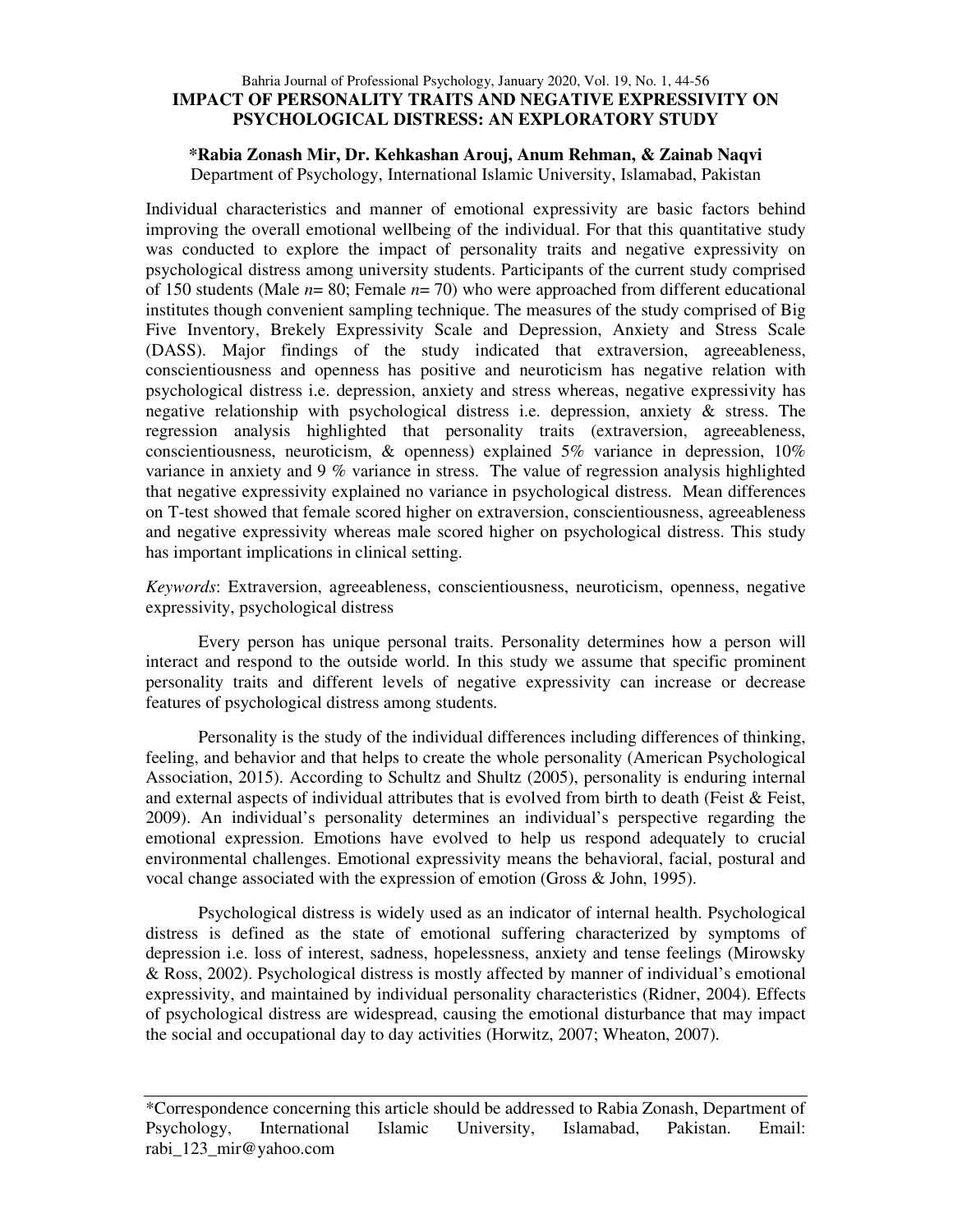Many researchers, to date, have attempted to explore the relationship of personality traits with different variables. The study by Smith (2011) was designed to determine relationship between big five and career decisiveness. The result revealed that there is positive relationship between career decisiveness and all big five personality traits except neuroticism. Nye, Orel, and Kchegina (2013) explored the relationship between big five personality traits and academic performance. Agreeableness is positively correlated with academic performance among students of Mathematics and Social Sciences. The relation between conscientiousness, extroversion and academic performance was found to be insignificant. Another study by Sanza (2010) explored the direct and moderating effect of big personality traits on work and psychological distress. The study showed that neuroticism has direct effect on psychological distress and organizational performance. Extroversion, conscientiousness and openness to experience had moderate positive impact on psychological distress and work organization conditions. In a recent study, Cubel, Nuevochiquuero, Sanchez and Vidal (2014) investigated the effect of personality traits on productivity and showed the negative correlation between neuroticism and productivity and positive correlation between conscientiousness and productivity (Awadh, & Ismail, 2011). Another study by Huang, Chi and Lawler (2005) investigated the relationship between personality traits of expatriates and their adjustment to international assignments. The result shows that extroversion and openness are positively related to adjustment. The personality characteristics are major determinant of social website interaction such as Facebook (Loonqvist & Itkonrelationen, 2016), for example, openness was found to be major determinant of Facebook friendships. An individual's personality traits are major determinants of maintaining healthy life styles (Allen, Vella, & Laborde, 2015; Sutin & Terracciano, 2016) as positive health behavior are related with openness, agreeableness and conscientiousness.

Other researches carried out in Pakistan have shown different variables affected by one' personality characteristics. As study by Aslam and Nazir (2010) have shown that the student having high conscientiousness and openness have less cheating behavior. Personality traits also determine individual delinquent features (Naqvi & Kamal, 2013). In a research, the results showed that extroversion significantly positively predicted feature of delinquency. The study by Arif, Rashid, Tahira and Akhtar (2012) highlighted that extraversion, agreeableness, conscientiousness and neuroticism are in the same level among males and female prospective teachers, except openness, which is dominant in teachers having emotional difficulties. In students, the factors of personality, especially conscientiousness and openness to experience help to enhance the academic performance (Hussain, Abbas, Shahzad, & Bukahari, 2011; Hazrati-Viari, Rad, & Torabi, 2012).

Emotional expression gives an opportunity for catharsis that leads toward better emotional health. Tiedens (2001) found that negative emotional expressions, such as anger expressions, lead towards status conferral. Emotional expression fundamentally regulates the attitude toward life situations (Akin, Stici, & Kayis, 2012; Nezlek & Kuppens, 2008) as negative expressivity is negatively associated with submissive behavior. Furthermore, the way a child experiences social interaction with others affects their emotional responsive behavior as Moore, Quigley, Voegtline, & DiPietro, (2016) found that mother's negative emotions were the predictor of child's negative emotions. The feelings of psychological distress are found to be linked with higher mortality and morbidity in medical patients (Rosenberg et al., 2013). Alos, Van Lieshout and MacQueen (2012) showed that the psychological distress had negative impact on the individuals with asthma.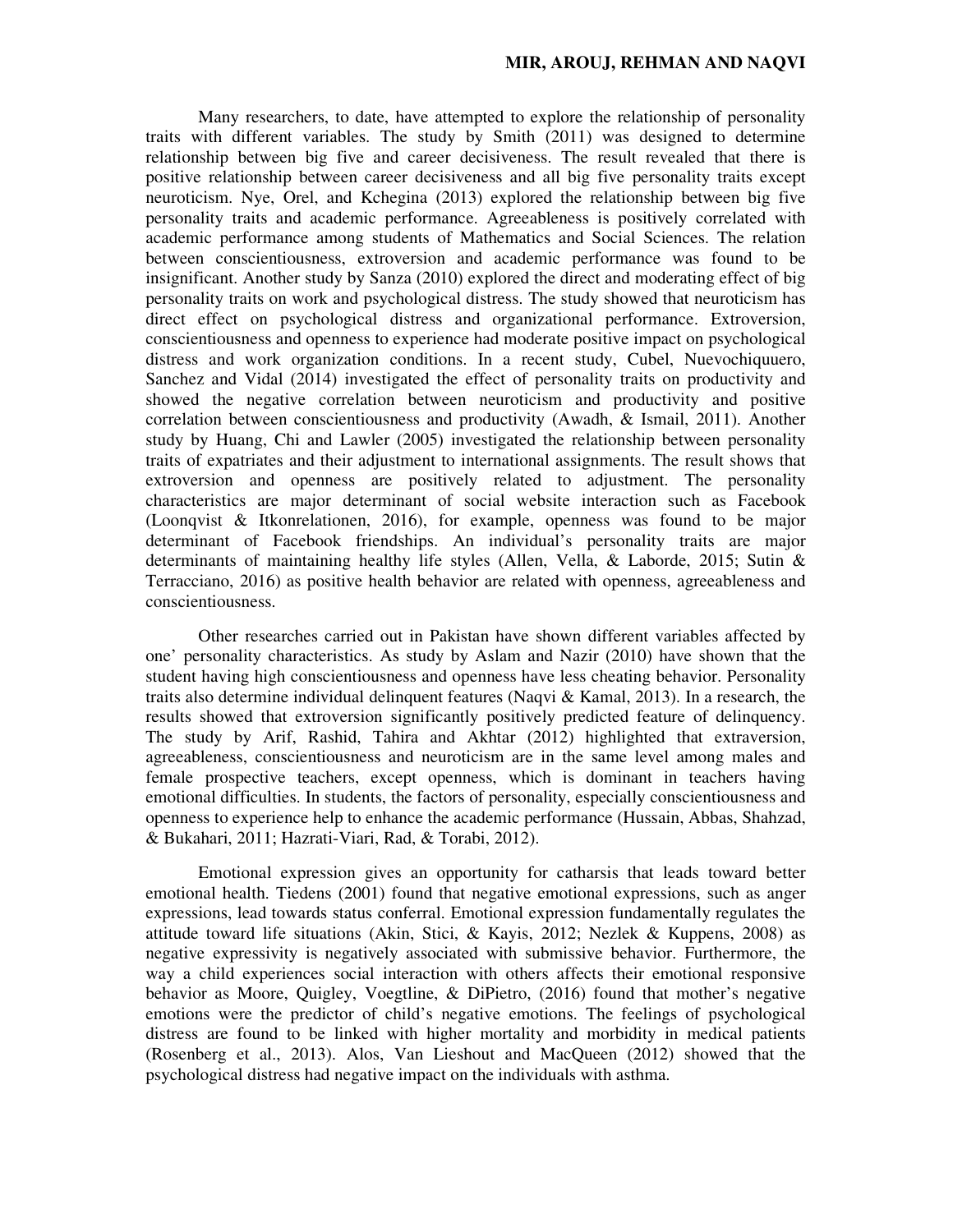The distress feeling are linked with poor emotional health (Winefield, Gill, Taylor, & Pilkington, 2012). As psychological distress results in failure of poor emotional regulation strategies, such as poor maladaptive coping strategies, it increases feeling of distress ( Deasy, Coughan, Pironom & Jourdan,, 2014; Nejad & Nejad, 2006; Khan, Sajid, Areef, Syed, & Yasir, 2006; Van Berkel, 2009). Similarly study by Fiddick, Brase, Hiraishi, Honma, & Smith (2016) found that there is a positive relationship between cognitive ability, emotional stability and openness whereas conscientiousness is negatively related with cognitive ability for different problem-solving strategies. Emotional expressivity and negative expressivity positively mediated the relation between the emotional intelligence and psychological distressed with cognitive ability. Certain innate personality traits are strong predictors of distress among different populations (Panayiotou, Kokkinos, & Kapsou, 2014; Shaheen, Jahan, & Shaheen, 2014). Specifically, there was positive relation between neuroticism and distress, whereas, there is a significant negative correlation between extroversion, openness, agreeableness, conscientiousness, and distress features among university students. A previous study has catered to personality traits, emotional expressivity, and distress as independent variables. The present study also attempted to fill up the literature gap in relation to the variables. For that the present study attempted to highlight the impact of personality traits and emotional expressivity on psychological distress among university students. The second objective of the study was to highlight the gender differences in personality traits and negative expressivity and psychological distress among university students.

#### **Method**

### **Research Design**

Current research employed a quantitative correlational survey research design in which the data was obtained from university students.

#### **Participants**

 The present study used convenient sampling techniques to obtain the data. The participants of the current study comprised of 150 students (Males  $n=80$ ; Females  $n=70$ ) approached from International Islamic University, Foundation University, Bahria University, and Riphah International University of Islamabad and Rawalpindi. The age of students ranged from 18-30 years. The minimum education level of the student was sixteen year of education.

#### **Measures**

Following measures were used in the current study:

**Big Five Inventory**. This scale was used to explore the five personality dimension e.g., agreeableness, extroversion, neuroticism, openness and conscientiousness. The scale comprised of 44 items with five-point Likert scale with score ranging from *1= strongly disagree to 5= strongly agree*. The scale comprised of R items which denote the reverse scored items (John & Srivastava, 1999).

**Brekely Expressivity Scale.** It comprise of 16-items which were designed to measure an individual's emotional expressivity. The scale has 7-point Likert responses ranging from *1=strongly disagree to 7 = strongly agree*. In scale, items 3, 8, and 9 are reverse scored (Gross, John & Richard, 1995).

**Depression, Anxiety, Stress Scale (DASS)**. This scale was used to assess features of depression, anxiety, and stress among the students. In the present study, DASS-21 was used which consists of 21 items. Each subscale consists of 7 items and basic intension is to assess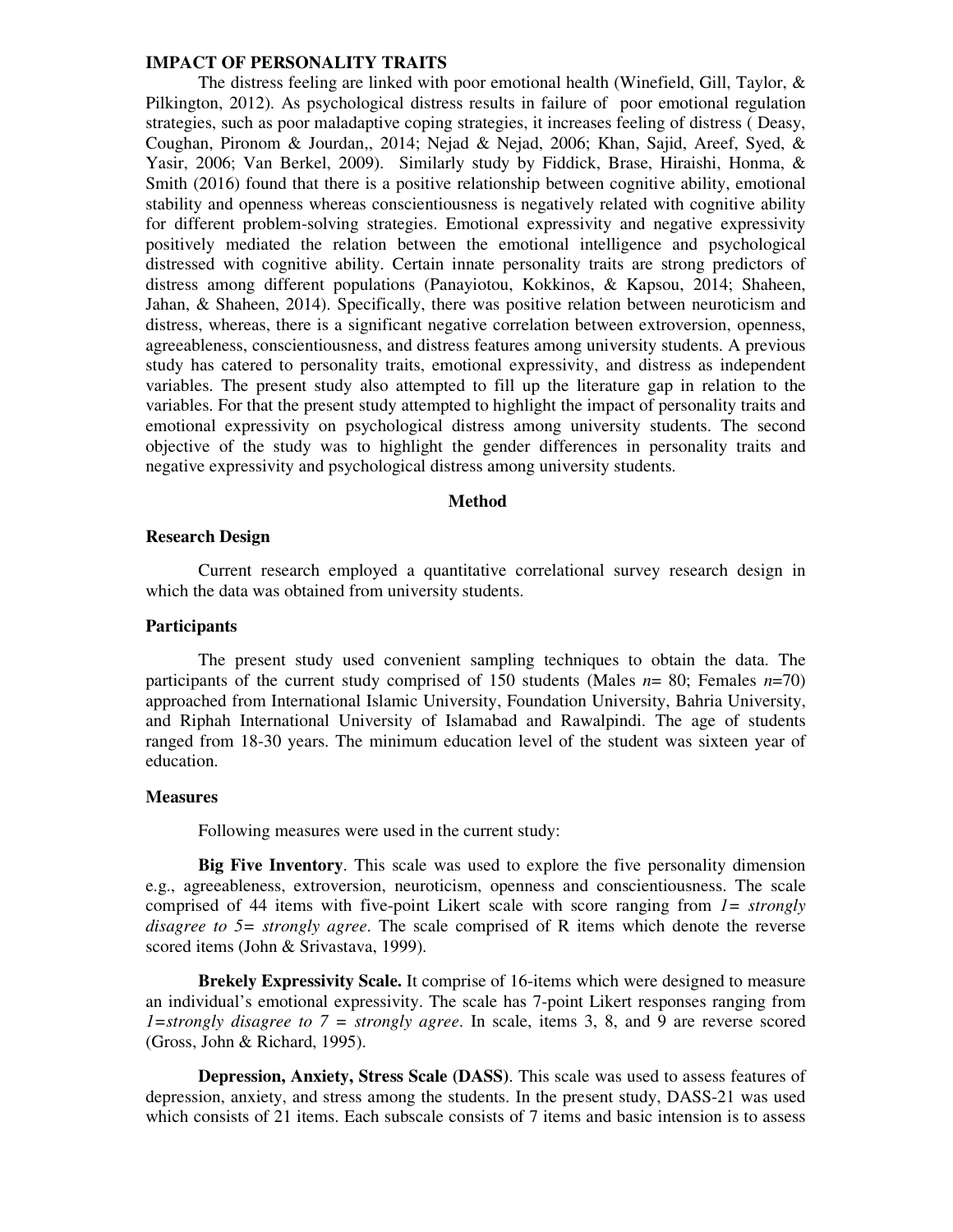the features of depression, anxiety, and stress that are experienced by participants for a couple of weeks. High score indicates depression, anxiety, and stress. The score of each scale ranges from *0= did not apply to me at all over the last week to 3= applied to me very much or most of the time* (Lovibond & Lovibond, 1995).

## **Procedure**

After receiving consent from university authorities, students were approached in their university timings. The students were briefed regarding the nature of the research and were also ensured about their confidentiality. After receiving the informed consent of the participant the research procedure was started. The demographic sheet with all the questionnaires was given to them and they were requested to fill the questionnaires by reading the statements carefully and responding to the items genuinely. At the end of completion, all participations were thanked for their cooperation, time and assistance in study. After that, data was analyzed through SPSS-21.

### **Results**

For study purpose, the data was analyzed using SPSS-21 and descriptive, correlation and regression analyses were carried out to test the predictive hypothesis of the study. Firstly the alpha reliability of the scale instruments were analyzed and found that the alpha reliability of the personality sub scales ranged from  $a = 0.36$  to .51. The alpha reliability of negativity expressivity was *a*= .38. The alpha reliability of psychological distress ranged from *a=*.79- .81. The reliability of scales has shown that the scales are reliable measures to explore the study constructs.

## **Table 1**

*Pearson Product Moment Correlation among Personality Traits, Negative Expressivity and Psychological Distress* 

|              | $\check{ }$             |                |            |            |          |          |           |                      |        |
|--------------|-------------------------|----------------|------------|------------|----------|----------|-----------|----------------------|--------|
|              |                         | $\overline{2}$ | 3          | 4          | 5        | 6        |           | 8                    | 9      |
| $\mathbf{1}$ | Extroversion            | $.52***$       | $.38***$   | $.33***$   | $.51***$ | $.19***$ | $-.01$    | $-.02$               | $-.09$ |
|              | 2 Agreeableness         |                | $.56^{**}$ | $.20^{**}$ | $.42***$ | $.28***$ | $-.19***$ | $-.20$ <sup>**</sup> |        |
|              | $.15*$                  |                |            |            |          |          |           |                      |        |
|              | 3 Conscientiousness     |                |            | $.30**$    | $.42***$ | $.19***$ | $-.07$    | $-.03$               | $-.04$ |
|              | 4 Neuroticism           |                |            | $.46***$   | .02      | $.19***$ | $.20***$  | .13                  |        |
|              | 5 Openness              |                |            |            |          | $.15*$   | .01       | $-.01$               | $-.07$ |
|              | 6 Negative expressivity |                |            |            |          |          | $-.09$    | $-.11$               | $-.09$ |
| 7            | <b>Stress</b>           |                |            |            |          |          |           | $.82**$              |        |
|              | $.79***$                |                |            |            |          |          |           |                      |        |
| 8            | Anxiety                 |                |            |            |          |          |           |                      |        |
|              | $.79***$                |                |            |            |          |          |           |                      |        |
| 9            | Depression              |                |            |            |          |          |           |                      |        |

As seen in table 1, extraversion, agreeableness, conscientiousness, and openness have negative whereas, neuroticism have positive relation with psychological distress. The extraversion, agreeableness, conscientiousness, neuroticism and openness have positive relation with negative expressivity. The negative expressivity has positive relation with depression, anxiety and stress.

#### **Table 2**

*Multiple linear regression analysis showing the impact of personality traits on psychological distress (depression; N = 150)* 

| Psychological distress (depression) |
|-------------------------------------|
| Model 1                             |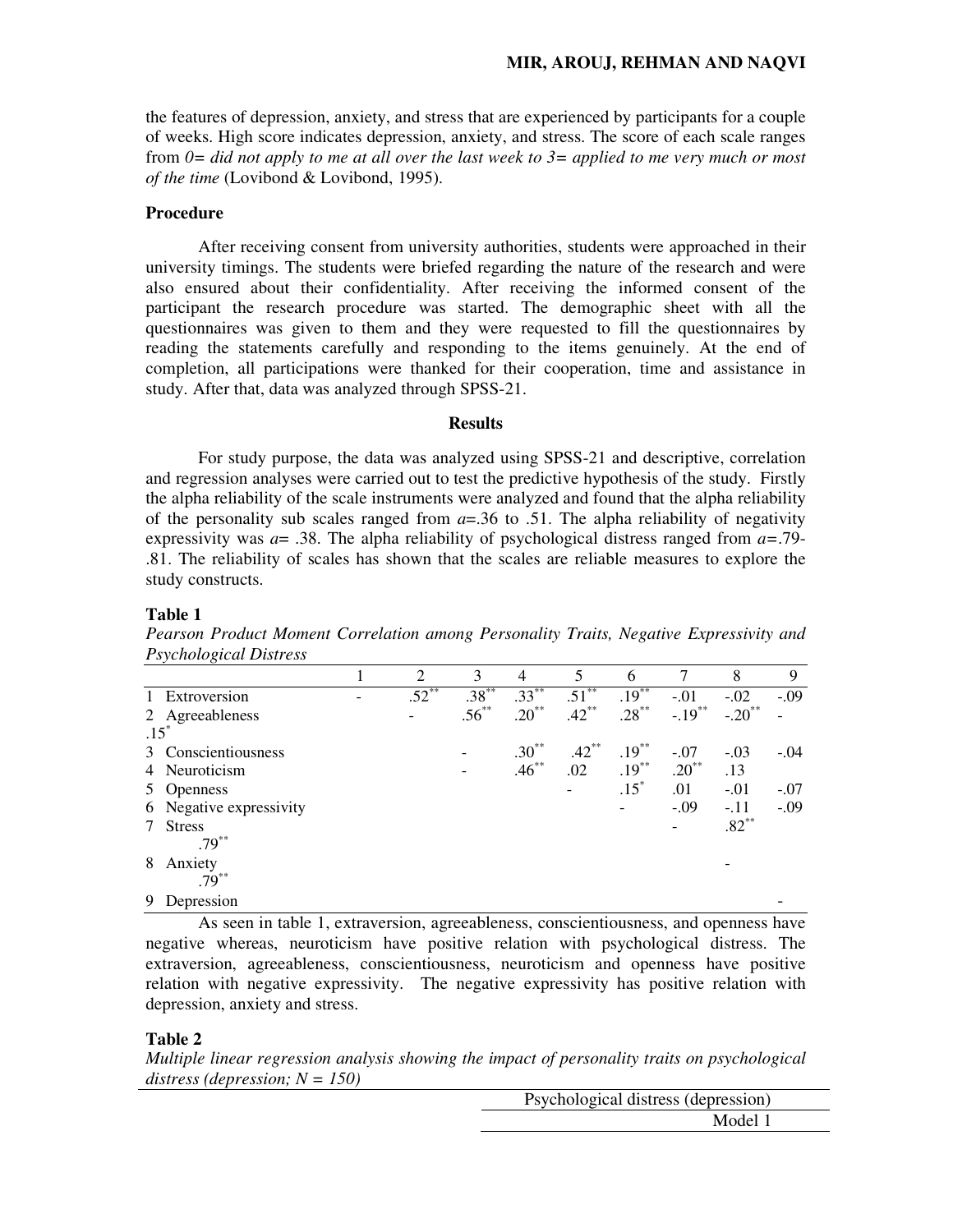| IMPACI OF PERSONALITY TRAITS |         |                |  |  |  |  |
|------------------------------|---------|----------------|--|--|--|--|
| Variables                    |         | 95 % CI        |  |  |  |  |
| Constant                     | 7.62    | [2.48, 12.77]  |  |  |  |  |
| Extraversion                 | $-.04$  | $[-0.21, 12]$  |  |  |  |  |
| Agreeableness                | $-.12$  | $[-.28, 0.03]$ |  |  |  |  |
| Conscientiousness            | .02     | $[-.12, 0.17]$ |  |  |  |  |
| Neuroticism                  | $.23**$ | [0.06, 0.41]   |  |  |  |  |
| Openness to experience       | $-.07$  | $[-.20, 0.06]$ |  |  |  |  |
| $R^2$                        | 0.05    |                |  |  |  |  |
| $\boldsymbol{F}$             | 2.42    |                |  |  |  |  |

As shown in table 2 extroversion, agreeableness and openness negatively predicted depression among students. Regression table showed that neuroticism ( $\beta$  = .211,  $p$ < .01), positively predicted depression. The value of  $R^2$  showed that neuroticism explained 5 % variance in psychological distress (depression).

## **Table 3**

*Multiple linear regression analysis showing the impact of personality traits on psychological distress (anxiety; N=150)* 

|                        | Psychological distress (anxiety) |                 |  |  |  |
|------------------------|----------------------------------|-----------------|--|--|--|
|                        |                                  | Model 1         |  |  |  |
| Variables              | B                                | 95 % CI         |  |  |  |
| Constant               | 6.91                             | [1.90, 11.93]   |  |  |  |
| Extraversion           | .05                              | $[-.11, .21]$   |  |  |  |
| Agreeableness          | $-.24**$                         | $[-.40, -0.09]$ |  |  |  |
| Contentiousness        | .04                              | $[-.10, 0.19]$  |  |  |  |
| Neuroticism            | $.28**$                          | [.11, 0.46]     |  |  |  |
| Openness to experience | $-.04$                           | $[-.17, .08]$   |  |  |  |
| $R^2$                  | 0.10                             |                 |  |  |  |
| $\overline{F}$         | 4.75                             |                 |  |  |  |

As shown in table 3, agreeableness and openness negatively predicted anxiety among students. Regression table showed that extraversion ( $\beta$  = -.292,  $p$ < .001) negatively, whereas neuroticism ( $\beta$  = .256,  $p$ < .001) positively predicted outcome variables (anxiety). The value of  $R^2$  showed that extroversion and neuroticism explained 10 % variance in anxiety.

## **Table 4**

*Multiple linear regression analysis showing the impact of personality traits on psychological distress (stress; N=150)*

|                        | Psychological distress (stress) |                 |  |  |  |
|------------------------|---------------------------------|-----------------|--|--|--|
|                        |                                 | Model 1         |  |  |  |
| Variables              | B                               | 95 % CI         |  |  |  |
| Constant               | 6.66                            | [1.43, 11.91]   |  |  |  |
| Extraversion           | .05                             | $[-.11, .22]$   |  |  |  |
| Agreeableness          | $-.22$                          | $[-.38, -0.06]$ |  |  |  |
| Contentiousness        | .02                             | $[-.17, 0.13]$  |  |  |  |
| Neuroticism            | .28                             | [.10, 0.46]     |  |  |  |
| Openness to experience | .00                             | $[-.14, .12]$   |  |  |  |
| $R^2$                  | 0.09                            |                 |  |  |  |
| $\boldsymbol{F}$       | 4.15                            |                 |  |  |  |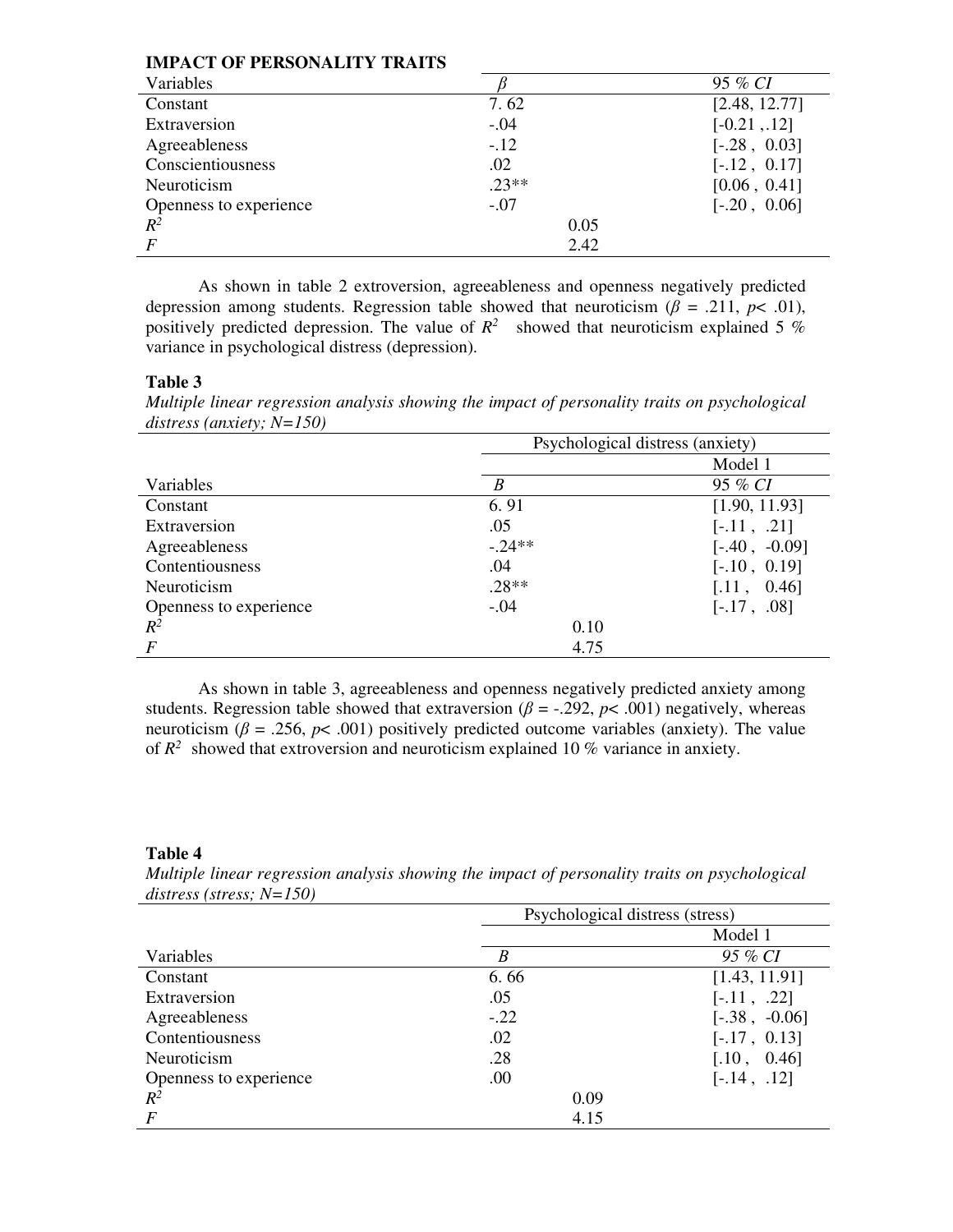As shown in table 4, agreeableness negatively and neuroticism positively predicted stress among students. Regression table showed that agreeableness ( $\beta$  = -.254, *p*< .01) negatively, whereas neuroticism ( $\beta$  = .241,  $p$ < .01) positively predicted outcome variables (stress). The value of  $R^2$  showed that agreeableness and neuroticism explained 9 % variance in stress.

## **Table 5**

*Multiple linear regression analysis showing the impact of negative expressivity on psychological distress (depression; N = 150)* 

|                       | Psychological distress (depression) |               |  |
|-----------------------|-------------------------------------|---------------|--|
|                       |                                     | Model 1       |  |
| Variables             |                                     | 95 % CI       |  |
| Constant              | 8.82                                | $[0.27, -18]$ |  |
| Negative expressivity | $-.06$                              | $[-.16, .03]$ |  |
| $R^2$                 | 0.003                               |               |  |
|                       | 1.76                                |               |  |

As shown in table 5, negative expressivity negatively predicted depression in students. Regression table showed that negative expressivity explained 0 % variance in depression.

## **Table 6**

*Multiple linear regression analysis showing the impact of negative expressivity on psychological distress (anxiety; N = 150)* 

|                       | Psychological distress (anxiety) |                |  |  |
|-----------------------|----------------------------------|----------------|--|--|
|                       |                                  | Model 1        |  |  |
| Variables             |                                  | 95 % CI        |  |  |
| Constant              | 10.06                            | [7.50, .12.62] |  |  |
| Negative expressivity | $-.07$                           | $[-.17, .01]$  |  |  |
| $R^2$                 | 0.01                             |                |  |  |
|                       | 2.52                             |                |  |  |

Table 6 showed negative expressivity negatively predicted anxiety in students. The value of  $R^2$  showed that negative expressivity explained 1 % variance in stress.

## **Table 7**

*Multiple linear regression analysis showing the impact of negative expressivity on psychological distress (stress; N = 150)* 

|                       | Psychological distress (stress) |               |  |  |  |
|-----------------------|---------------------------------|---------------|--|--|--|
|                       |                                 | Model 1       |  |  |  |
| Variables             |                                 | 95 % CI       |  |  |  |
| Constant              | 9.44                            | [6.77, 12.10] |  |  |  |
| Negative expressivity | $-.06$                          | $[-.17, .03]$ |  |  |  |
| $R^2$                 | 0.005                           |               |  |  |  |
| $\boldsymbol{F}$      | 1.68                            |               |  |  |  |

Results highlighted in table 7 showed negative expressivity negatively predicted stress in students. The value of  $R^2$  showed that negative expressivity explained 0 % variance in stress.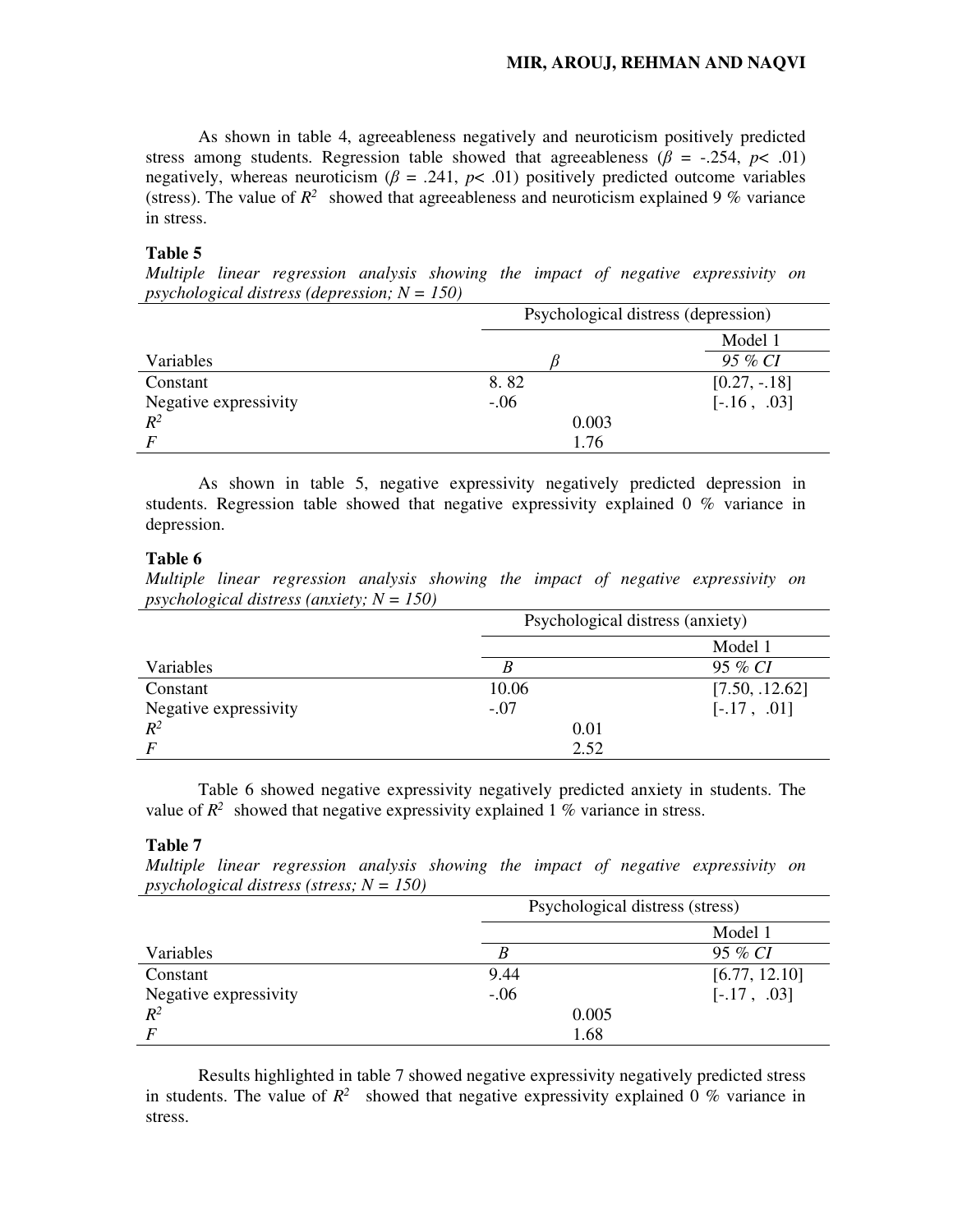*Mean, standard deviation, t value on personality traits, negative expressivity and psychological distress* 

|                       | Male<br>$(n = 80)$ |           | Female<br>$(n=70)$ |      |                  | 95% CI |        | Cohen's |
|-----------------------|--------------------|-----------|--------------------|------|------------------|--------|--------|---------|
| Variables             | M                  | <b>SD</b> | $\boldsymbol{M}$   | SD   | $\boldsymbol{t}$ | LL     | UL     | d       |
| Extroversion          | 26.67              | 5.21      | 27.28              | 4.22 | $-.90$           | $-1.9$ | .71    | 0.12    |
| Agreeableness         | 29.22              | 6.07      | 30.63              | 4.21 | $-1.9$           | $-2.8$ | .04    | 0.26    |
| Conscientiousness     | 28.70              | 5.66      | 29.45              | 4.54 | $-1.0$           | $-2.1$ | .68    | 0.14    |
| Neuroticism           | 26.02              | 4.34      | 26.08              | 3.60 | $-.10$           | $-1.1$ | 1.0    | 0.01    |
| <b>Openness</b>       | 34.08              | 6.15      | 34.98              | 5.76 | $-1.0$           | $-2.5$ | .76    | 0.15    |
| Negative expressivity | 24.23              | 5.97      | 26.20              | 6.58 | $-2.2$           | $-3.7$ | $-.21$ | 0.28    |
| <b>Stress</b>         | 09.44              | 4.60      | 06.04              | 4.08 | 5.5              | 2.1    | 4.6    | 0.78    |
| Anxiety               | 09.64              | 4.49      | 06.49              | 3.90 | 5.2              | 1.9    | 4.3    | 0.74    |
| Depression            | 09.00              | 4.41      | 05.33              | 3.76 | 6.3              | 2.5    | 4.8    | 0.89    |

*Note.* CI= Confidence Interval, LL = Lower Limit, UP= Upper Limit.

\**p*<0.05, \*\**p*<0.01

The results from table 8 showed that females are higher on extraversion, agreeableness, and conscientiousness as compare to male students. Negative expressivity is seen to be more in female students and depression, anxiety and stress is seen to be more prominent in male students. The results have highlighted that male students are lower on negative expressivity but they are higher on depression, anxiety and stress.

## **Discussion**

Different researches have highlighted that individual's personality is best predictor of individual's emotional response patterns (Gross & Munoz,1995) but when these emotional patterns get maladaptive including personality issues then overall emotional health of the individual can be thwarted (Kennedy-Moore & Watson, 2001; Lepore & Smyth, 2002). For that, the present study attempted to highlight the relationship between study variables and to explore the predictive effect of personality traits and negative expressivity on psychological distress. The result of the current study has shown that students higher on extroversion, agreeableness, conscientiousness and openness have decreased tendencies to experience depression, anxiety and stress as these personality factors act as resilient factors against distress whereas student experiencing higher neuroticism are more prone to develop depression, anxiety and stress. Further analysis showed that negative expressivity has positive relation with depression, anxiety and stress. Individual differences exist in expression of different emotions (Kennedy-Moore & Watson, 2001). Researchers have identified that ambivalent feelings for emotional expression and how suppression of emotions can lead to emotional disorders (King & Emmons, 1990). Research by (Grandi, Clementi, Guidi, Benassi, & Tossani, 2011; Ramakers et al., 2015) highlighted that extroversion, agreeableness, conscientiousness and openness have negative relation with psychological distress. Whereas, neuroticism has positive relation with psychological distress as the feeling of neuroticism are related with low-self-esteem, anxiety features, bodily pain, sleep issues and distorted thought process and negative thought patterns that last for longer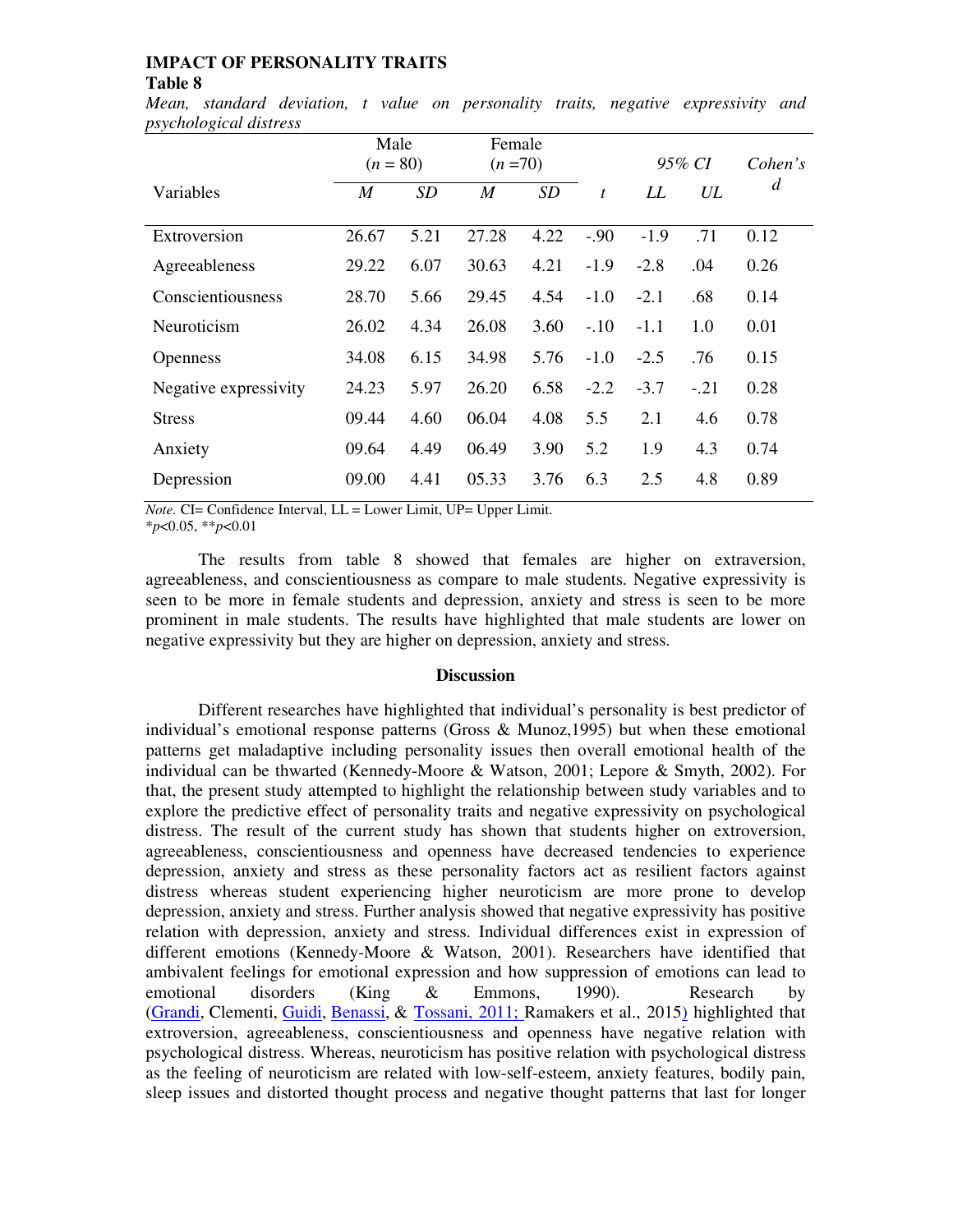duration and result into feeling of depression, anxiety and stress (Aaseth et al., 2011; Ramakers et al., 2015).

The impact of personality traits on psychological distress (e.g., depression, anxiety  $\&$ stress) was also explored. Result of study showed that neuroticism positively predicted depression and stress whereas agreeableness and openness negatively predicted anxiety as extrovert individuals are more social, and expressive regarding the emotional issues. The individual with higher agreeableness mostly adopts humorous manner and cooperative behavior regarding distress feelings. Other studies on the contrary have highlighted that individuals with openness prefer to indulge in creative ideas and conscientious individuals are organized in manner of thinking, working and social activities which help them to deal with life stresses. These findings are in accordance with previous researches (Cubel et al., 2014; Loonqvist & Itkonrelationen, 2016; Panayiotou, Kokkinos, & Kapsou, 2014). Neurotic individuals have negative thoughts related with poor adjustment as these individuals are more impulsive and anxious in life circumstance (Quartana, Laubmeier, & Zakowski, 2006 Ramakers et al., 2015; Sanza, 2010; Wal., et al., 2016).

Further, the result of study highlighted that negative expressivity negatively predicted psychological distress (depression, anxiety  $\&$  stress). Studies have highlighted that inability to control impulses and negative expressivity were found to be linked with the feelings of anxiety and stress (Mennin, Heimberg, Turk, & Fresco, 2005), whereas positive expressivity was linked with less anxiety (Turk, Heimberg, Luterek, Mennin, & Fresco, 2005). According to Rude & McCarthy (2003) depressed college students suppressed their true emotions compared to non-depressed students. Studies have also found that distress disclosure and negative expressivity have negative association with depression and anxiety (Kahn, Achter, & Shambaugh, 2001; Kahn & Hessling, 2001). Empirical evidence has highlighted that personality characteristics are linked to verbal expression of emotion such as more neurotic features are linked with high negative expressivity (Grandi, Sirri, Wise, Tossani, & Fava, 2011). As individual with negative expressivity often has ambivalent feelings for emotional expression which is linked with lower life satisfaction, poor well-being and lower selfesteem, and regular use of negative expressivity leads to prolong disorders such as depression, anxiety and stress (Barr, Kahn, & Schneider, 2008; Mongrain & Vettese, 2003; Shaeen, Jahan, & Shaeen, 2014). Similarly, those people having negative expressivity tend to have tendency towards self- concealment which in turn leads to the feelings of depression, anxiety, and low self-regard (Ichiyama et al., 1993; Larson & Chastain, 1990; Nejad & Nejad, 2006;).

Lastly, the gender difference showed that extraversion, agreeableness, and conscientiousness are higher in female as compared to male students. The results of present study are contrary to what previous researches suggest that male students are higher on extraversion. As vast demographic differences exist in different cultures, the differences are indication that culture can play significant role in affecting the demographic characteristics. Similarly, extraversion is one's ability to be social, interactive, friendly, and outward which is seen to be more prominent in female students as compared to Pakistani males. Although male students are more inclined to go out and according to previous literature are higher on extraversion but in current study it is found to be more in female students. These results are also consistent with previous indigenous research by Zonash and Naqvi (2011) which showed that neuroticism, openness, and conscientiousness are more prominent among female as compared to male students. The gender differences highlighted that negative expressivity is seen to be more prominent in females students. These findings are also supported by research study of Barr, Kahn, & Schneider (2008) which highlighted that females were more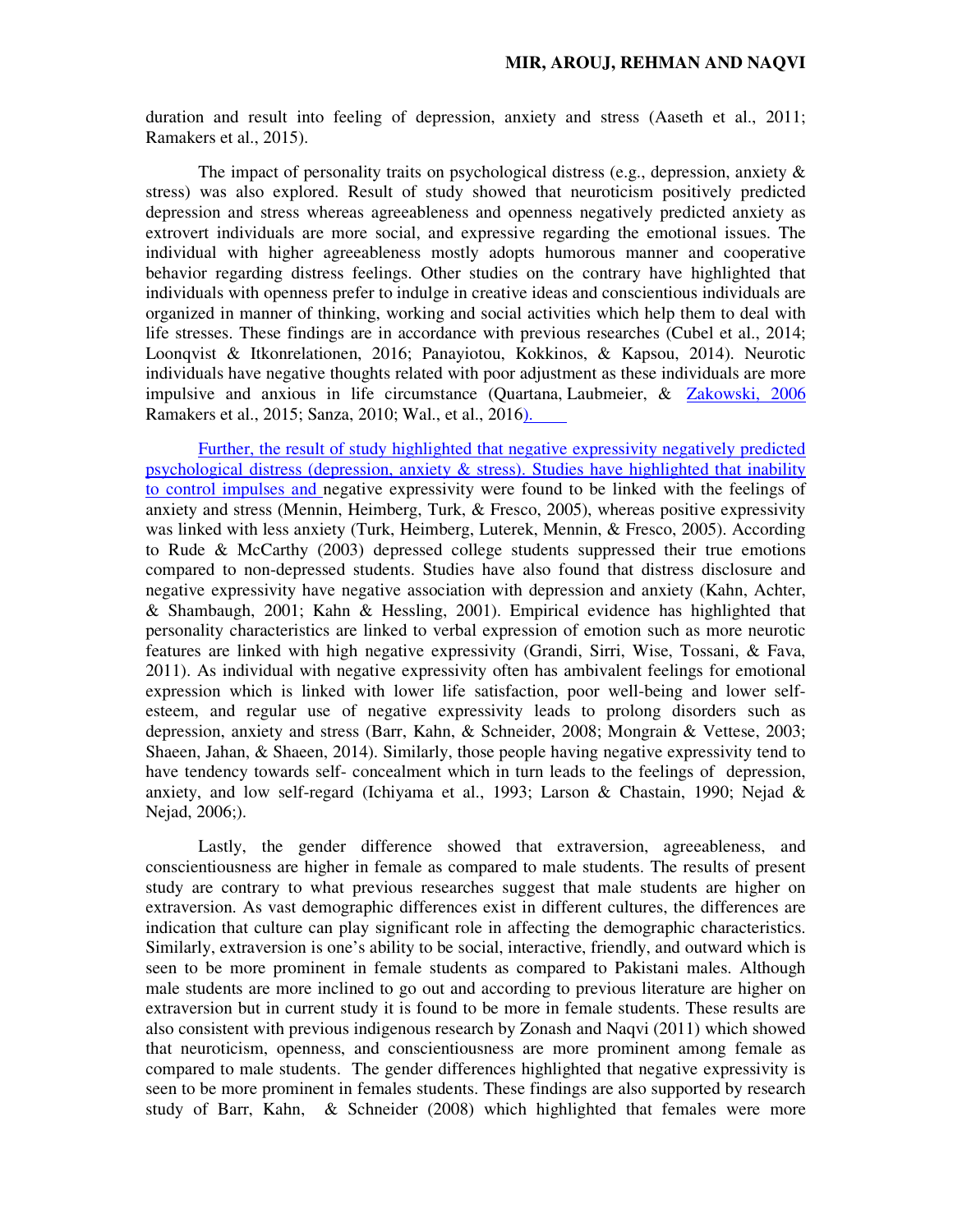prominent on ambivalent thinking and secret keeping that embellish the features of negative expressivity in female students. Finally the gender difference in current research on psychological distress has shown that males are higher on depression, anxiety and stress which is a new finding in this domain as previous researches have shown that psychological distress is seen to be more prominent in female participants (Gill, Taylor & Pilkington, 2012; Grandi et al., 2011). Cultural difference can account for these findings since males tend to suppress their emotions and may not report any experience of depression, anxiety, and stress compared to females who are more expressive. Some research, however, supports this finding as suggesting that depression is seen to be more prominent in males as compare to females (Boyles, Michalek, & Suarez, 2006; Vaccarino, Kasl, Abramson, & Krumholz, 2001; Zonash, 2015).

## **Conclusion**

The present research highlighted that personality traits determine individual's probability to develop depression, anxiety and stress. Research have also highlighted that emotional expression fundamentally regulates the attitude toward life situation but students having expressive issues are prone to develop emotional issues. Cultural differences have impact on gender differences which have shown some interesting findings as female and male are both higher on extroversion. According to literature, females are higher on distress but our study have highlighted that male students are higher on distress.

## **Implications of the study**

The present study has significant implications for students as findings of this study could help them understand how different personality characteristics and manner of expressing emotions can disrupt normal life activities. Awareness of this association between personality traits and psychological distress can help them work on their personality traits that hinder their emotional and psychological health. The study can guide the educators, institutes, parents, caregivers, and other individuals affiliated with such programs that involve working with students. This study can even guide the personality theorist, clinical psychologists, and educational psychologists working at different institutions to direct their efforts towards promoting awareness of emotional and psychological problems that can arise due to personality characteristics. Finally, the role of family cannot be ignored, and this research can guide the parents to work on fostering personality traits and emotional expression styles that can improve adjustment and psychological health of their children in later stages of their life.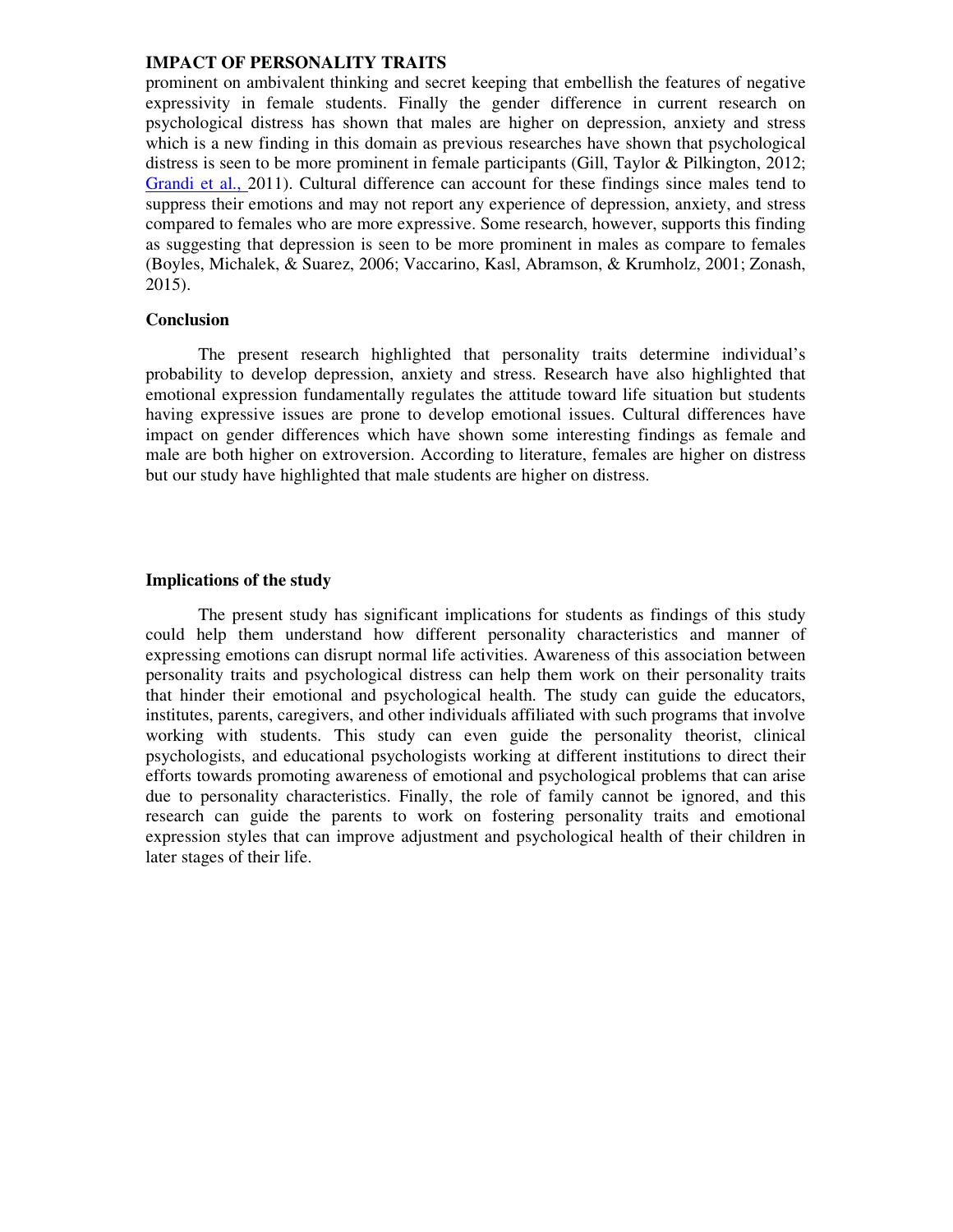#### **Limitations and recommendations for future studies**

Though the present study contributes some new findings relevant to Pakistani culture in the literature, like any research study it has some limitations that should be addressed in future researches. The sample of the present research was small due to time constraints and it is suggested that to improve power of significant findings, future research should study these variables on a larger sample. Secondly, the study was limited to the sample of Islamabad and Rawalpindi students due to funds and feasibility issues. Future researchers from different cities are encouraged to work on these variables so that results are more generalizable. There is always a chance of biased reporting in self-report measures which were utilized in the present study to assess personality traits, negative expressivity and psychological distress. Hence, research studies using clinician administered tools can further enhance the understanding of the study variables.

### **References**

- Aaseth, K., Grande, R. B., Leiknes, K. A., Benth, J. Š., Lundqvist, C., & Russell, M. B. (2011). Personality traits and psychological distress in persons with chronic tensiontype headache: The Akershus study of chronic headache. *Acta Neurologica Scandinavica, 124*(6), 375-382. doi: 10.1111/j.1600-0404.2011.01490.x
- Akin, A., Satici, A. S., & Kayis, R. A. (2012). Emotional expressivity and submissive behavior. *Journal of Educational & Instructional Studies in the World, 2, 34-45.*
- Allen, S. M., Vella, S., & Laborde. S. (2015). Health related behavior and personality trait development in adulthood. *Journal of Research in Personality, 59,* 104-110.
- American Psychological Association (2015). *Personality*. Retrieved from: https://apa.org/topics/personality/ Retrieved on: March 3, 2017.
- Arif, M. I., Rashid, A., Tahira, S. S., & Akhter, M. (2012). Personality and teaching: An investigation into prospective teachers' personality. *International Journal of Humanities & Social Science*, *2*(17), 161-171.
- Aslam, M. S., & Nazir, M. S. (2011). The impact of personality traits on academic dishonesty among Pakistani students. *The Journal of Commerce*, *3*(2), 50-61.
- Awadh, M. A., & Ismail, W. K. W. (2012). Impact of personality traits and employee work relate attitude on employee performance. *Asian Journal of Business & Management, 1,* 127-132.
- Barchard, A. K. (2001). *Positive expressivity and negative expressivity*. [Master Thesis, Columbia University]. Department of Psychology. Columbia, University of British, United Kingdom.
- Barr, K. L., Kahn, H. J., & Schneider, W. J. (2008). Individual differences in emotion expression: hierarchical structure and relations with psychological distress. *Journal of Social & Clinical Psychology, 27*(10), 1045-1077.
- Boyle, S. H., Michalek, J. E., & Suarez, E. C. (2006). Covariation of psychological attributes and incident coronary heart disease in US Air Force veterans of the Vietnam war. *Psychosomatic Medicine*, *68*(6), 844-850.
- Cubel, M., Nuevo-Chiquero, A., Sanchez-Pages, S., & Vidal-Fernandez, M. (2014). Do personality traits affect productivity? Evidence from the lab. *IEB Working Paper,* N. 2014/28. http://dx.doi.org/10.2139/ssrn.2471066
- Deasy,C., Coughan,B., Pironom,J., and Jourdan,D. (2014). Psychological distress and coping amongst higher education students: a mixed method enquiry. *PLoS ONE, 15*(9), 115- 193. doi: 10.1371/journal.pone.0115193
- Feist, J and Feist, G. (2009). *Theories of personality* (7<sup>th</sup> ed.). New York: MCGraw Hill.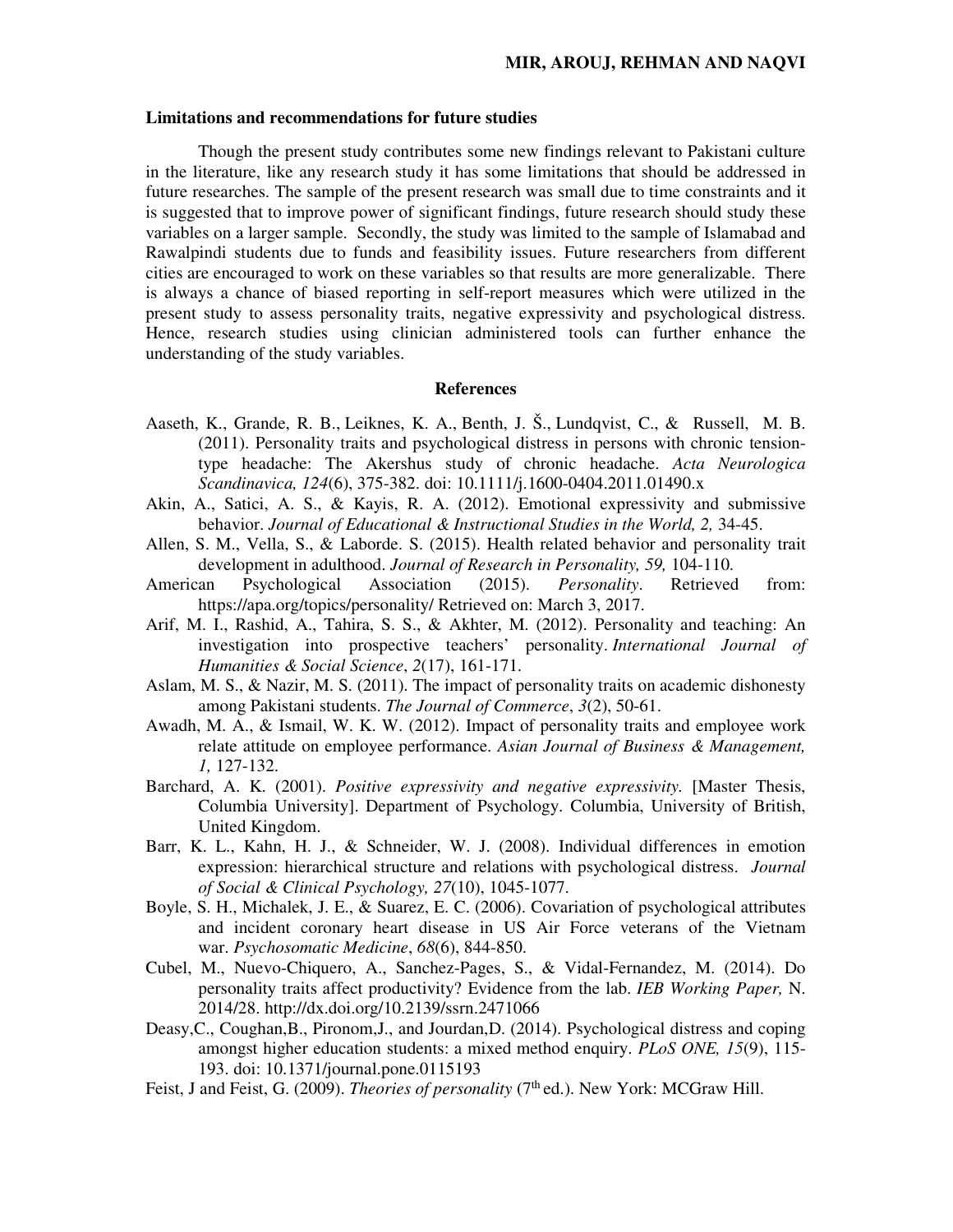- Fiddick, L., Brase, G. L., Ho, A. T., Hiraishi, K., Honma, A., & Smith, A. (2016). Major personality traits and regulations of social behavior: Cheaters are not the same as the reckless, and you need to know who you're dealing with. *Journal of Research in Personality*, *62*, 6-18.
- Gill, K. T., Taylor, W. A., & Pilkington, M. R. (2012). Psychological distress and psychological well-being. *Journal of Advanced Nursing, 45,* 45-56. doi:10.1186/2211-1522-2-3
- Grandi, S., Clementi, C., Guidi, J., Benassi, M., & Tossani, E. (2011). Personality characteristics and psychological distress associated with primary exercise dependence: an exploratory study. *Psychiatry Research, 189*(2), 270-2755. doi: 10.1016/j.psychres.2011.02.025
- Grandi, S., Sirri, L., Wise, T. N., Tossani, E., & Fava, G. A. (2011). Kellner's Emotional Inhibition Scale: a clinimetric approach to alexithymia research. *Psychotherapy and psychosomatics*, *80*(6), 335-344.
- Gross, J. J., & John O. P. (1995). Facet's of emotional expressivity: Three self report factors and their core lates. *Personality Individual Differences, 19,* 555-568*.*
- Gross, J. J., & Munoz, R.F. (1995). Emotion regulation and mental health. *Clinical Psychology. Science & Practice, 2*, 151-164.
- Gross, J. J., John, O. P., & Richards, J. (1995). *Berkeley expressivity questionnaire*. Edwin Mellen Press.
- Hazrati-Viari, A., Rad, A. T., & Torabi, S. S. (2012). The effect of personality traits on academic performance: The mediating role of academic motivation. *Procedia-Social & Behavioral Sciences*, *32*, 367-371.
- Horwitz, A. V. (2007). Distinguishing distress from disorder as psychological outcomes of stressful social arrangements. *Health, 11*(3), 273-289.
- Huang, T. J., Chi, S. C., & Lawler, J. J. (2005). The relationship between expatriates' personality traits and their adjustment to international assignments. *The International Journal of Human Resource Management*, *16*(9), 1656-1670.
- Hussain, S., Abbas, M., Shahzad, K., & Bukhari, S. A. (2012). Personality and career choices. *African Journal of Business Management*, *6*(6), 22552260.
- John, O. P., & Srivastava, S. (1999). *The Big-Five trait taxonomy: History, measurement, and theoretical perspectives.* In L. A. Pervin & O. P. John (Eds.), Handbook of personality: Theory and research (Vol. 2, pp. 102–138). New York: Guilford Press.
- Kahn, J. H., & Hessling, R. M. (2001). Measuring the tendency to conceal versus disclose psychological distress. *Journal of Social & Clinical Psychology*, *20*(1), 41-65.
- Kahn, J. H., Achter, J. A., & Shambaugh, E. J. (2001). Client distress disclosure, characteristics at intake, and outcome in brief counseling. *Journal of Counseling Psychology*, *48*(2), 203.
- Kennedy-Moore, E., & Watson, J. C. (2001). *Expressing emotion: Myths, realities, and therapeutic strategies*. New York: Guilford Press.
- Khan S. M., Sajid, M., Areef, B., Syed, A. U., & Yasir, J. (2006). Prevalence of depression, anxiety and their associated factors among medical students in Karachi, Pakistan. *Journal of Pakistan Medical Association, 56,* 584-6.
- King, L. A., & Emmons, R. A. (1990). Conflict over emotional expression: Psychological and physical correlates. *Journal of Personality & Social Psychology*, *58*(5), 864– 877. https://doi.org/10.1037/0022-3514.58.5.864
- Lepore, S. J., & Smyth, J. M. (2002). *The writing cure: How expressive writing promotes health and emotional well-being*. Washington, DC: American Psychological Association.
- Lonnqvist, E. J., & Itkonen. V. J. (2016). Homogeneity of personal values and personality traits in facebook social networks. *Journal of Personality, 60,* 24-35.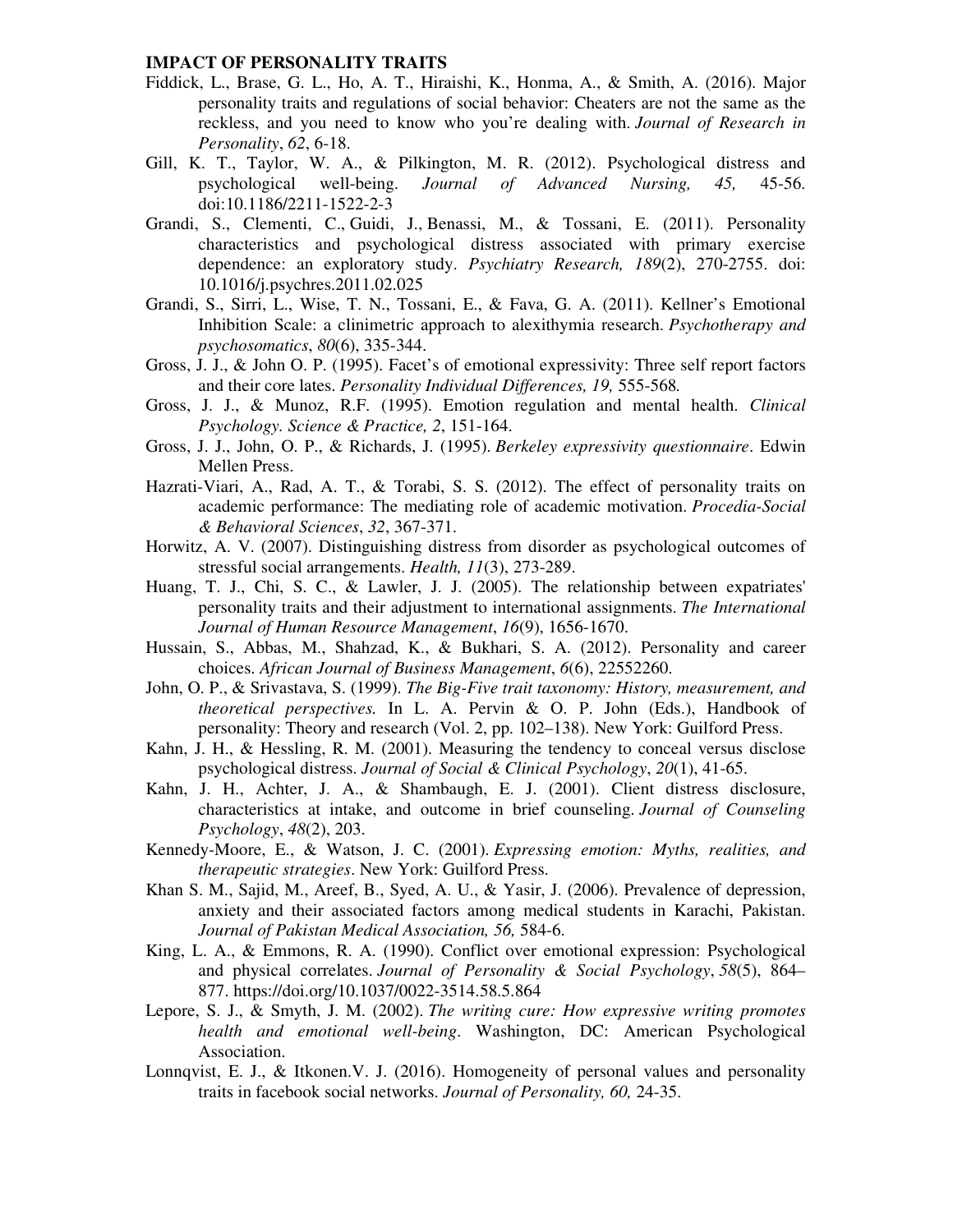- Lovibond, S. H. & Lovibond, P. F. (1995). *Manual for the depression anxiety stress scales*. (2nd ed.). Sydney: Psychology Foundation.
- Mennin, D. S., Heimberg, R. G., Turk, C. L., & Fresco, D. M. (2005). Preliminary evidence for an emotion dysregulation model of generalized anxiety disorder. *Behavior Research & Therapy, 43,* 1281-1310.
- Mirowsky, J., & Ross, C. E.  $(2002)$ . Selecting outcomes for the sociology of mental health : Issues of measurement and dimensionality. *Journal of Health & Social Behavior*, *43,*152-170.
- Moore, G. A., Quigley, K. M., Voegtline, K. M., & DiPietro, J. A. (2016). Don't worry, be (moderately) happy: Mothers' anxiety and positivity during pregnancy independently predict lower mother–infant synchrony. *Infant Behavior & Development*, *42*, 60-68.
- Naqvi, I., & Kamal, A. (2013). Personality traits predicting the delinquency among laborer adolescent*. FWU Journal of Social Sciences, 7*(1), 15-26.
- Nejad, E. G. & Nejad, E. A. (2006). Relationship between coping strategies, personality traits and psychological distress in bam earth quake survivors in Iran. *Journal of Medical Science, 31*(4), 56-72.
- Nezlek, B. J. & Kuppens, P. (2008). Regulating positive and negative emotions in daily life. *Journal of Personality,3*, 562-578.
- Nye, J. V., Orel, E., & Kochergina, E. (2013). Big five personality traits and academic performance in Russian universities. *Higher School of Economics Research,* Paper No. WPBRP, 10./PSY/2013. http://dx.doi.org/10.2139/ssrn.2265395
- Panayiotou, G., Kokkinos, M. C., & Kapsou, M. (2014). Indirect and direct associations between personality traits and psychological distress mediated by dispositional coping. *The Journal of Psychology,2*, 1-19. doi:10.1080//00223980.2013.817375
- Quartana, P. J**.**, Laubmeier, K. K., & Zakowski, S. G. (2006). Psychological adjustment following diagnosis and treatment of cancer: An examination of the moderating role of positive and negative emotional expressivity. *Journal of Behavioral Medicine, 29*(5)**,** 487**-**498.
- Ramakers, I. H., Honings, S. T., Ponds, R. W., Aalten, P., Sebastian, K., Verhey, F. R., Visser, P. J.(2015). The effect of psychological distress and personality traits on cognitive performances and the risk of dementia in patients with mild cognitive impairment. *Alzheimers Disorder, 46*(3), 805-812. doi: 10.3233/JAD-142493
- Ridner, S. H. (2004). Psychological distress: Concept analysis. *Journal of Advanced Nursing, 45,* 536-545.
- Rosenberg, R. A., Dussel, V., Kang, T., Gayer, R., Wolfe, J., & Gerhardt, A. C. (2013). Psychological distress in parents of children with advance cancer. *Jama Prediatrtrics, 167*(6), 537-543.
- Rude, S. S., & McCarthy, C. T. (2003). Emotional functioning in depressed and vulnerable depressed college students. *Cognition & Emotion*, *17*(5), 799-806.
- Sanza, D.C. (2010). Work, personality and psychological distress : direct and moderating effects of the five big personality traits. *University of de Montreal*,*4*, 127-132.
- Schultz, D. P., & Schultz, S. E. (2005). *Theories of personality* (8<sup>th</sup> ed.). Belimont, CA: Thomas Wadsworth.
- Shaheen, F., Jahan, M., & Shaheen, S. (2014). Role of personality factors in experiencing psychological distress among adolescents. *International Journal of Education & Psychological Research,*(3) 14-18.
- Smith, R. M. (2011). Personality traits and career decidedness: An empirical study of university students. [Doctoral Dissertation, University of Tennessee]. University of Tennessee, Knoxville. https://trace.tennessee.edu/utk\_graddiss/1027
- Sutin, A. R., & Terracciano, A. (2016). Personality traits and body mass index: Modifiers and mechanisms. *Psychology & Health*, *31*(3), 259-275.